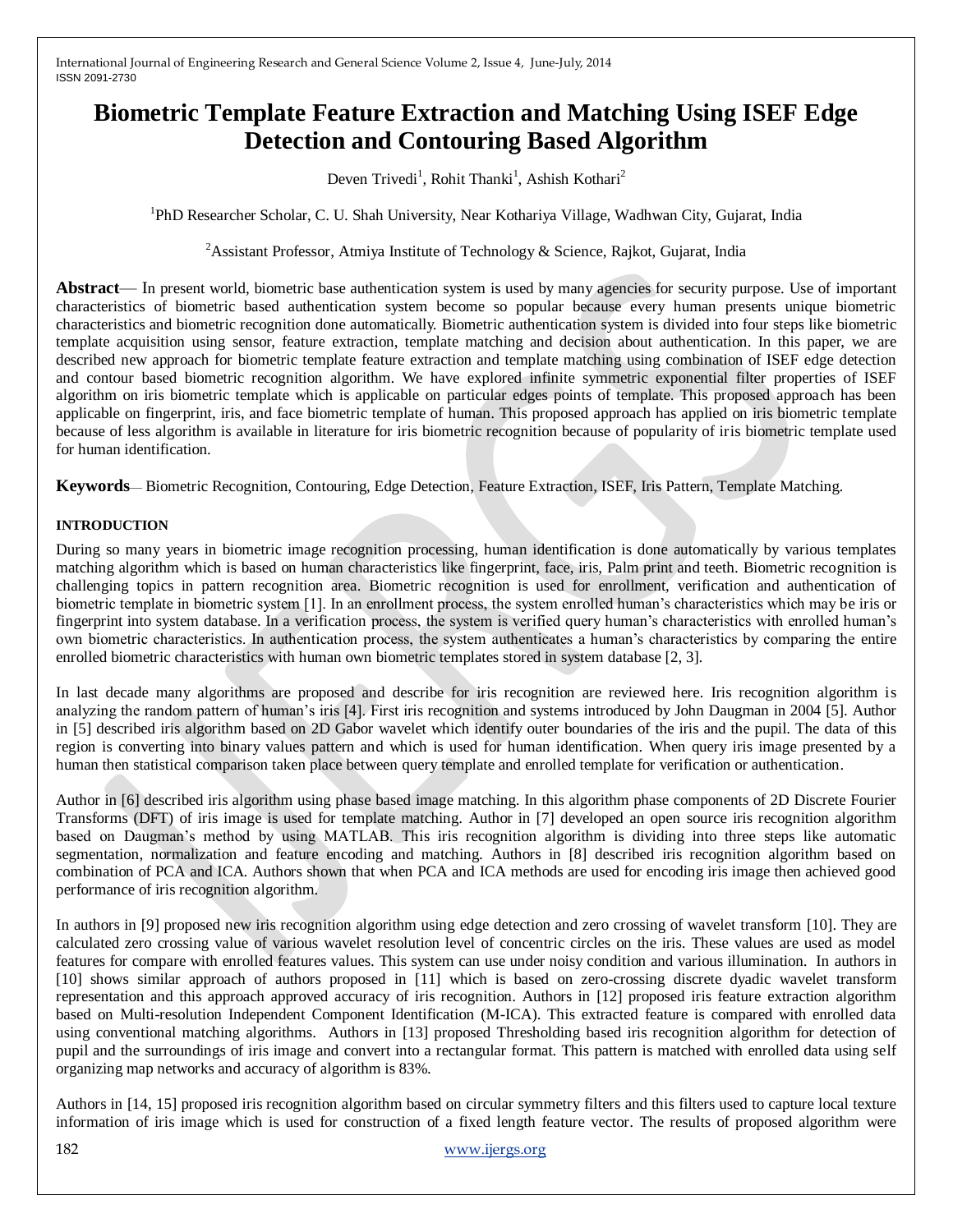0.01% for False Acceptance and 2.17 % for False Rejection. Authors in [16] proposed iris feature extraction algorithm using fractal dimension where iris is divided into small blocks and based on this block local fractal features is computed as iris pattern. The results of proposed algorithm were 91% acceptance for enrolled user and 100% rejection for imposter user. Authors in [17] proposed recognition algorithm for iris used Gabor filters and wavelet transform. The performance of method is does not change to translation, rotation and tolerant to illumination. Authors in [18] proposed new iris algorithm for extraction of iris feature. In this method, localization of iris image is get using Hough transform and feature is get using instantaneous phase or emergent. The iris pattern is generated using Thresholding of frequency and real and imaginary parts of phase. Finally the matching is performed using Hamming distance.

Authors in [19] proposed iris feature extraction using Haar wavelet transform and fourth level wavelet applied on iris image to get 87 bit feature vector. The recognition rate obtained is around 98.4%. Authors in [20] proposed two iris rogation algorithms based on partly on the correlation analysis and partly on the median binary code of commensurable regions of digitized iris image. Similarly method of eye-iris structure using statistical and spectral analysis of color iris images is proposed by authors in [21]. Authors in [21] proposed iris feature extraction using Wiener spectra to characterized iris image. Authors in [22, 23] explained human iris structure and classified using coherent Fourier spectra of the optical transmission. Authors in [24] proposed iris recognition algorithm for biometric security with high performance and confidence. In this method, following steps are followed acquiring iris patterns, determine the local of iris boundaries, converting iris boundary to polar coordinate, extracting iris code based on texture analysis of wavelet and classification of the iris code. This proposed algorithm used wavelet transforms for feature analysis and depends on the knowledge of general structure of human iris. Authors in [25] are gives review and comparison of various extraction and recognition algorithms for human iris image.

In this paper we have described the ISEF based edge detection and contour based biometric recognition algorithm used for iris template feature extraction recognition and iris template matching in biometric system. The organization of the paper is as follows: section 2 briefly describes the ISEF algorithm; section 3 gives contour algorithm; section 4 gives proposed algorithm; section 5 gives experimental results and conclusion in section 6.

## **ISEF EDGE DETECTION ALGORITHM [26, 28, 32 AND 34]**

The Shen – Castan is introduced novel edge detection algorithm based on infinite symmetric exponential filter (ISEF) [26, 29]. This algorithm is divide into following steps like recursion filtering in X direction, recursion filtering in Y direction, binary Laplacian image, non maximum suppression, gradient, hysteresis Thresholding, thinning [26, 28 32 and 34]. Shen and Castan agree with Canny about the general form of the edge detector a convolution with a smoothing kernel followed by a search for edge pixels [27, 29]. The steps of ISEF edge detection algorithm is applied on any biometric image are given in table 1 and get edges of biometric image. Figure 1 shows the result of applying the canny edge detector and Shen – Castan edge detector to the test biometric image.





(a) Canny Operated (b) ISEF Operated

Figure 1. Edge Detector Performance on Test Iris Image

| Table I                                           |  |
|---------------------------------------------------|--|
| ISEF EDGE DETECTION ALGORITHM [26, 28, 32 AND 34] |  |

| Sr. No.     | <b>Steps</b>                       |
|-------------|------------------------------------|
|             | Recursive Filtering in X Direction |
|             | Recursive Filtering in Y Direction |
| $\mathbf 2$ | Apply Binary Laplacian Technique   |
|             | Apply Non Maxima Suppression       |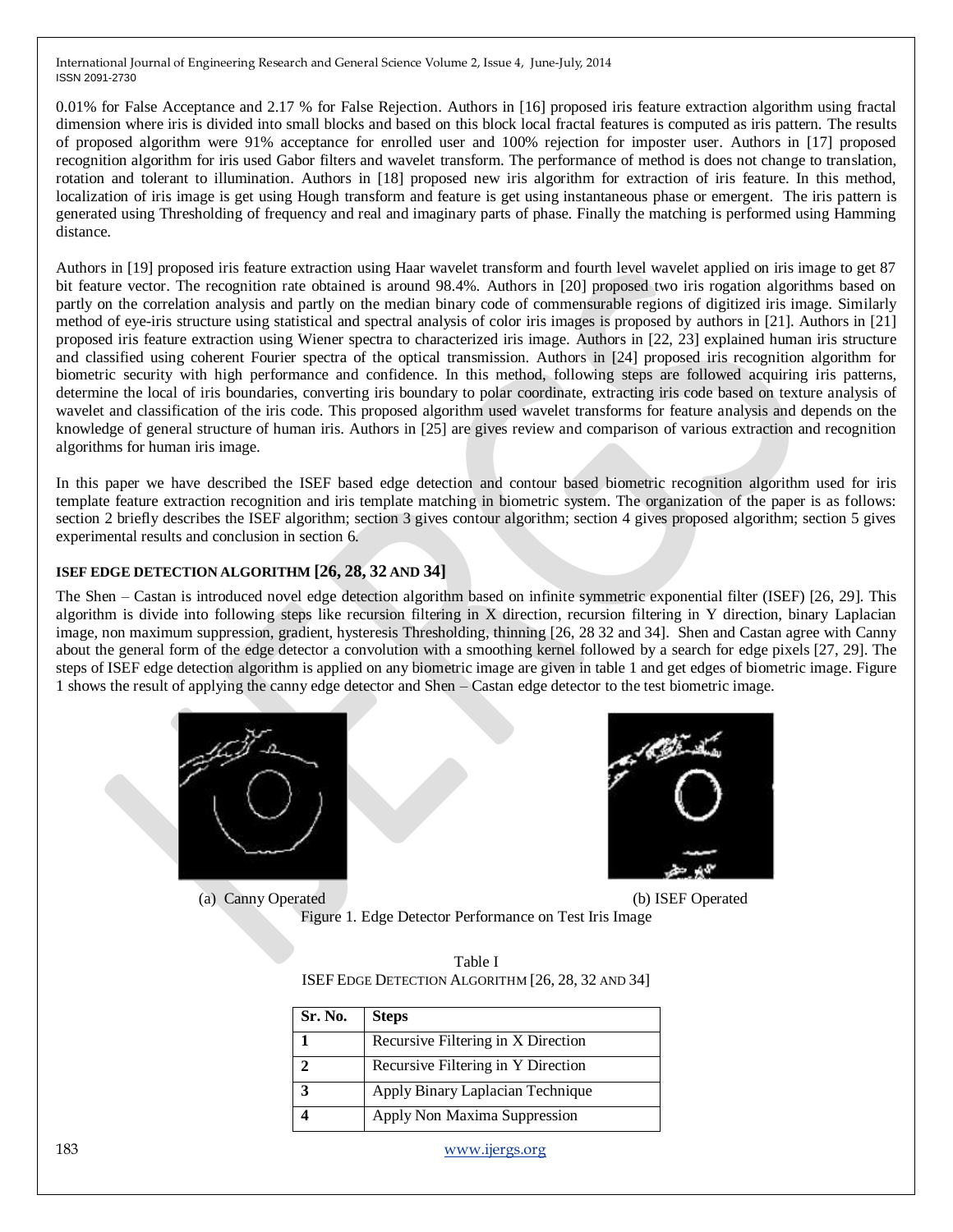| Find the Gradient             |
|-------------------------------|
| Apply Hysteresis Thresholding |
| <b>Apply Thinning</b>         |

## **CONTOUR ALGORITHM [30 AND 33]**

The information of contour algorithm is taken from reference papers [30, 33] which give application contour on image and how contour label is applied on contour of image to get matrix values. The contour c function calculates the contour matrix for the other contour functions. It is low level function that is not called from the command line. Contour, contour3 and contourf return a two row matrix specifying all the contour lines [30, 33]. The format of the matrix is

 $C = \begin{bmatrix} \text{value1} & \text{xdata} & (1) & \text{xdata} & (2) \dots \end{bmatrix}$ 

Num v ydata (1) ydata (2)...]

The first row of the column that begins each definition of a contour line contains the value of the contour as specified by v and used by clabel. Beneath that value is the number of  $(x, y)$  vertices in the contour line. Remaining columns contain the data for the  $(x, y)$  pairs [30, 33].

#### **PROPOSED BIOMETRIC RECOGNITION ALGORITHM**

Based discussion on ISEF edge detection algorithm and contour algorithm, we formatting block diagram of proposed biometric recognition which is based on ISEF edge detection algorithm and contour algorithm is shown in figure 2. First step of algorithm is that acquire query biometric template from biometric sensor and then applied ISEF edge detection algorithm on biometric template and extract biometric features of query template. After getting features in term of edges applied contouring and contour label on this edges and get contour matrix which is used as feature values for comparison. This contour matrix value is compared with enrolled contour matrix value of human which is store at time of enrollment process. Score between these two contour matrix values take decision about human authentication. The proposed iris recognition outline is given table 2.

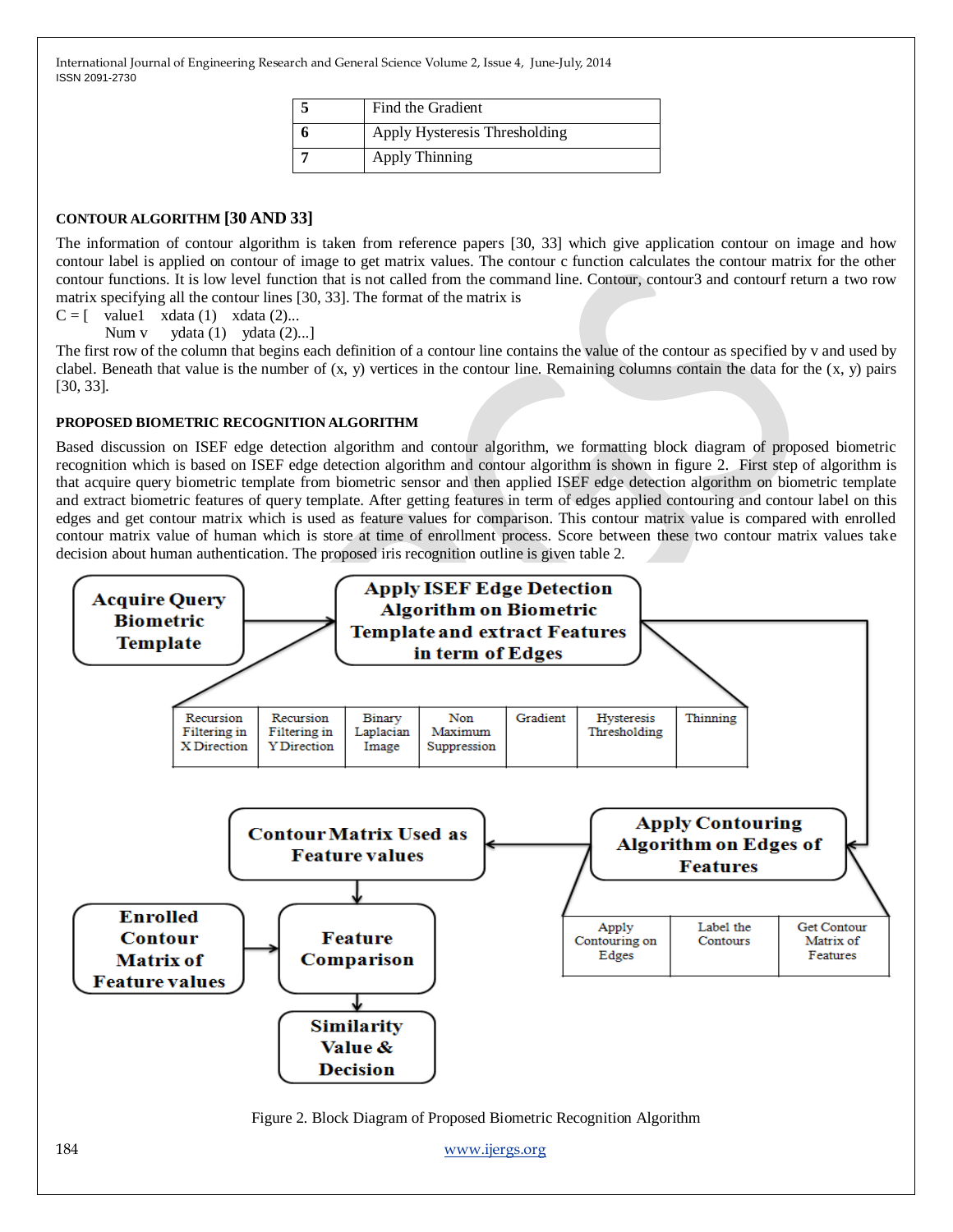Table II PROPOSED BIOMETRIC RECOGNITION ALGORITHM

| Steps No.               | <b>Action Taken</b>                                                                                                                                  |
|-------------------------|------------------------------------------------------------------------------------------------------------------------------------------------------|
|                         | Acquire Biometric Template                                                                                                                           |
| $\overline{2}$          | Apply ISEF Edge Detection Algorithm on Biometric Template                                                                                            |
| $\overline{\mathbf{3}}$ | Apply Image Contouring on Extracted Edges of Biometric Template                                                                                      |
| $\overline{\mathbf{4}}$ | Label the Contours to get Contour Matrix Values of Biometric Template                                                                                |
| $\overline{\mathbf{5}}$ | Used the Contour Matrix Values as Feature of Biometric Template for Comparison                                                                       |
| 6                       | Match Extracted Digits of Contour Matrix of Feature of Biometric Template with Digits of Contour<br>Matrix of Feature of Database Biometric Template |
|                         | Decision on Biometric Recognition and Human Identification.                                                                                          |

#### **EXPERIMENTAL RESULTS**

Performance of the proposed biometric template recognition algorithm is evaluated using a database containing iris template from CASIA iris database [31] which is shown in figure 2. The size of iris image is  $M \times N = 128 \times 128$  pixels selected.



Figure 3. Sample Test Iris Images form CASIA Database (a) I1 (b) I2

An automated iris recognition system consists of two main stages: feature extraction and feature matching. In this paper, the feature extracted is the iris contours and feature matching taken place between contour values of query template and enroll template of human. The edge can be detected by any of template based edge detector but Shen Castan Infinite Symmetric Exponential Filter based edge detector is an optimal edge detector like canny edge detector which gives optimal filtered image [26, 34]. First the whole iris image will be filtered by the recursive ISEF filter in X direction and in Y direction [26, 28 and 34].

As shown in result in fig. 4 (a) and (b) recursive filter is applied in X direction and then in Y direction on iris image. Fig 5 is binary Laplacian iris image which is derived by filtered image – original image. Fig 6 is getting after applying gradient on binary Laplacian image. Fig 7 is generated by applying code for Recursion filtering in X, direction Recursion filtering in Y direction, Binary Laplacian Image, Non maximum suppression, Gradient, Hysteresis Thresholding & Thinning on iris image. Finally we have found that by contour coded applied to ISEF edge detected iris image and original iris image which is shown in fig 8 and 9 respectively.





(a) Recursive Filter in X Direction (b) Recursive Filter in Y Direction Figure 4. Recursive Filtering on Test Iris Image I1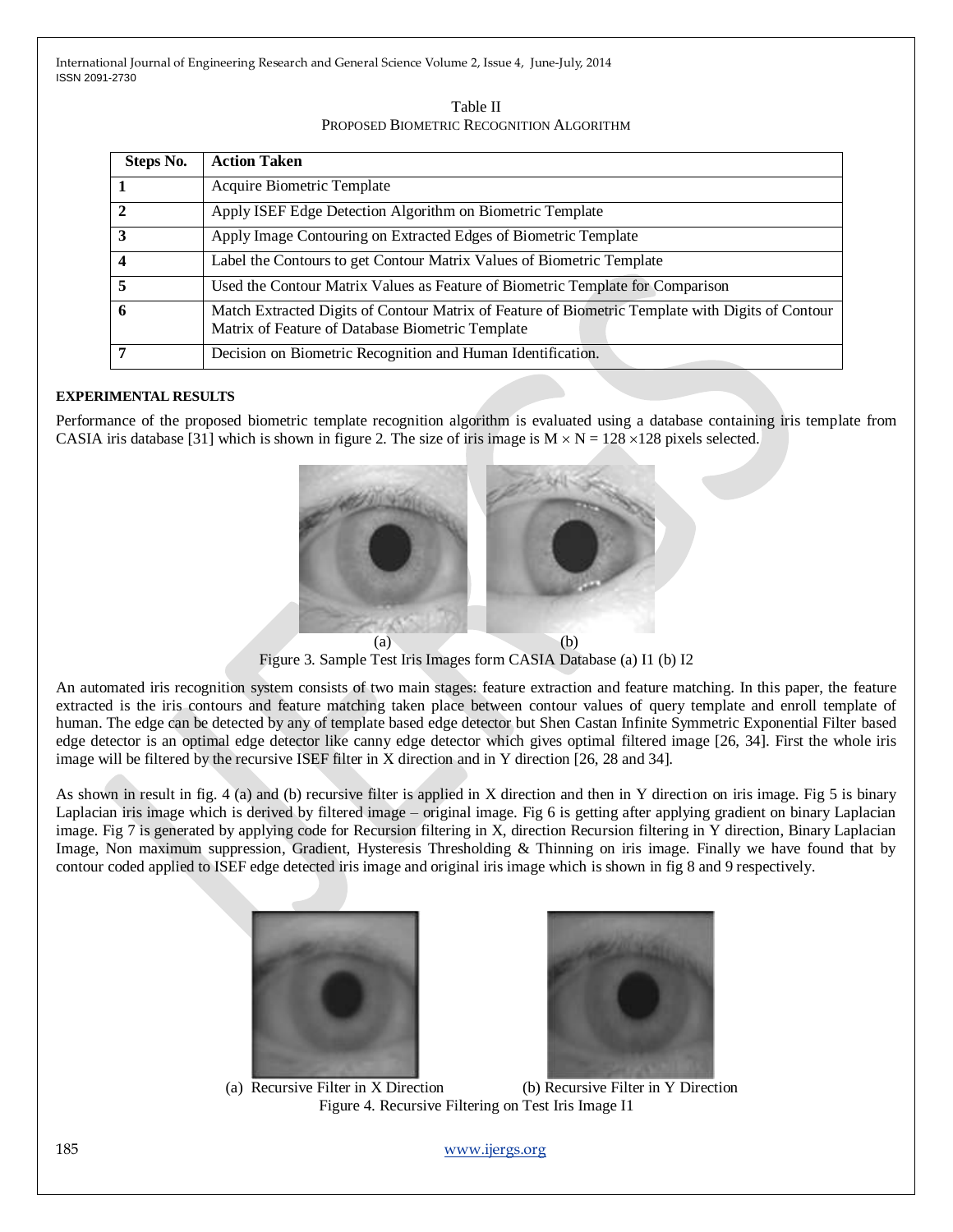





Figure 6. Gradient Test Iris Image I1



Figure 7. ISEF Operated Test Iris Image I1



Figure 8. Contour on ISEF Operated Test Iris Image I1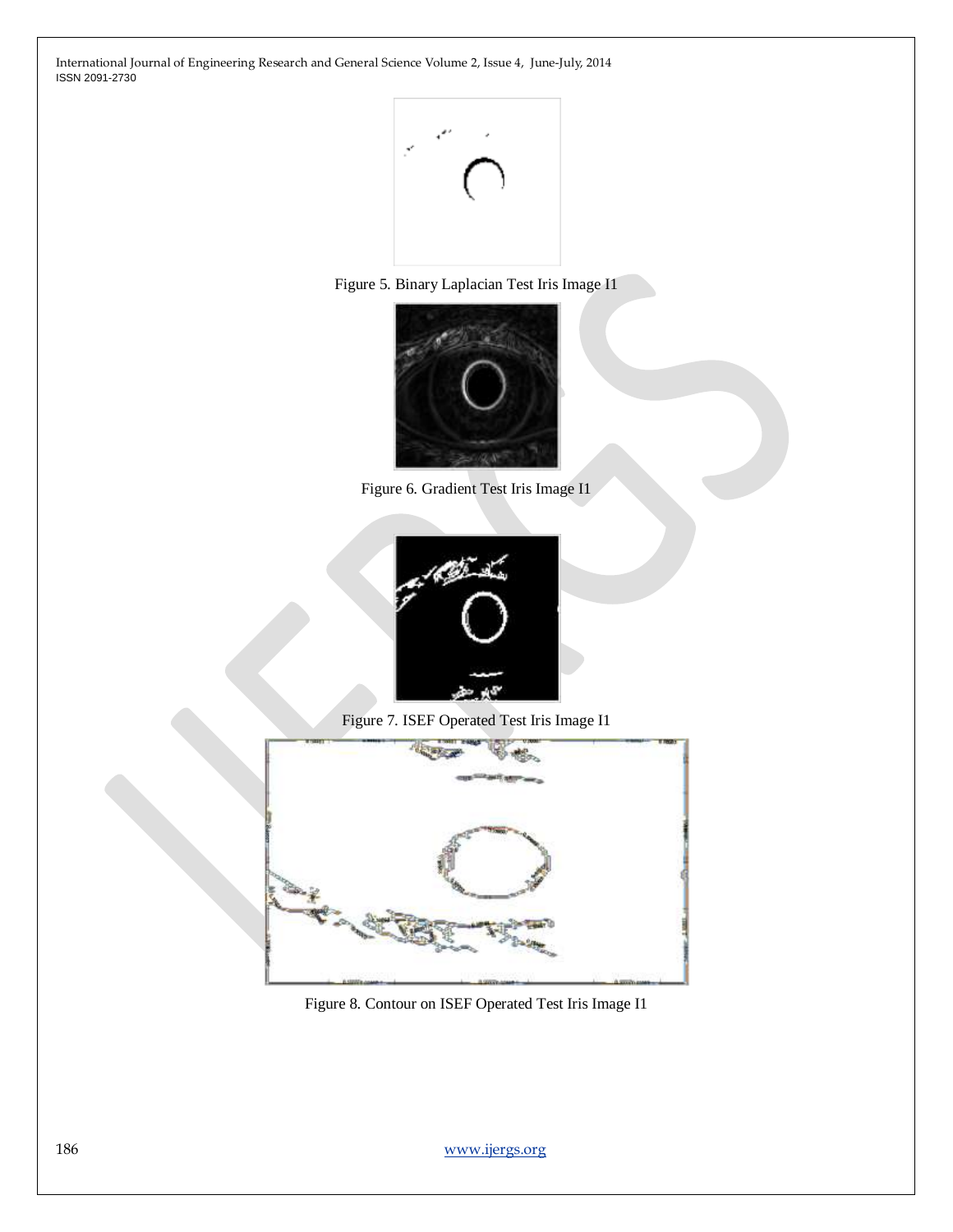

Figure 9. Contour on Original Test Iris Image I1

Finally we have found that by various contour codes applied to fig 8 and fig 9, we got more than 10000 columns. We have taken only 4001 to 4007 no of columns. The contour matrix values of original iris image and ISEF operated iris image in table 3 and 4 respectively.

|                                                                               | Table III |  |
|-------------------------------------------------------------------------------|-----------|--|
| CONTOUR MATRIX VALUES OF COLUMNS 4001 TO 4007 FOR ORIGINAL IRIS TEST IMAGE I1 |           |  |

|  |  | $\boxed{111.1 \begin{bmatrix} 111.1 & 111.0 & 110.0 & 109.0 & 108.0 & 107.9 \end{bmatrix}}$ |  |
|--|--|---------------------------------------------------------------------------------------------|--|
|  |  |                                                                                             |  |
|  |  | $\mid 6.00 \mid 5.00 \mid 4.88 \mid 4.88 \mid 4.88 \mid 4.50 \mid 4.00$                     |  |
|  |  |                                                                                             |  |

| <sup>r</sup> able IV |  |
|----------------------|--|
|                      |  |

CONTOUR MATRIX VALUES OF COLUMNS 4001 TO 4007 FOR ISEF OPERATED IRIS TEST IMAGE I1

| 56 O |        | 56.0 0.33 74.0 | 173.7 <sub>1</sub> | 1740 |  |
|------|--------|----------------|--------------------|------|--|
|      | $68 -$ |                |                    |      |  |

These columns are ready for iris template matching. Then find comparison between contour matrix values of query iris image and contour matrix values of enrolled iris image and if result of comparison is zero then human is identified other human cannot recognized . So when iris image of enrolled human is come for query at sensor then match almost all the columns are nearly equal, and Euclidean distance between digits of query contour matrix and digits of enrolled contour matrix is zero. Table 5 shows contour matrix values of iris Test image I2 which is given in figure 3 which different than contour matrix values of iris test image I1 which is indicate contour matrix values of different iris image is different and it used as recognition decision of iris image for human identification. For performance analysis of this proposed algorithm, we have taken 50 iris images from database and chose contouring size 5 with setting threshold value is less than 100 and considering image 50 as enrolled iris data in system database. The results show in table 6 that when image one is come as query then percentage of matching is 100 otherwise is less than 85.00 percentages.

Table V CONTOUR MATRIX VALUES OF COLUMNS 4001 TO 4007 FOR ISEF OPERATED IRIS TEST IMAGE I2

| $\mid$ 101.7   101.7   101.7   101.7   101.7   101.7   101.7 |  |  |  |
|--------------------------------------------------------------|--|--|--|

| Table VI                                                                     |
|------------------------------------------------------------------------------|
| Matching Percentage of Proposed Recognition Algorithm for Test Iris Image I1 |

| <b>Image Number</b> | <b>Matching Percentages</b> |
|---------------------|-----------------------------|
|                     | 100                         |
| 10                  | 84.40                       |
| 20                  | 30.10                       |
| 30                  | 29.40                       |
| 40                  | 29.40                       |
|                     | 25.10                       |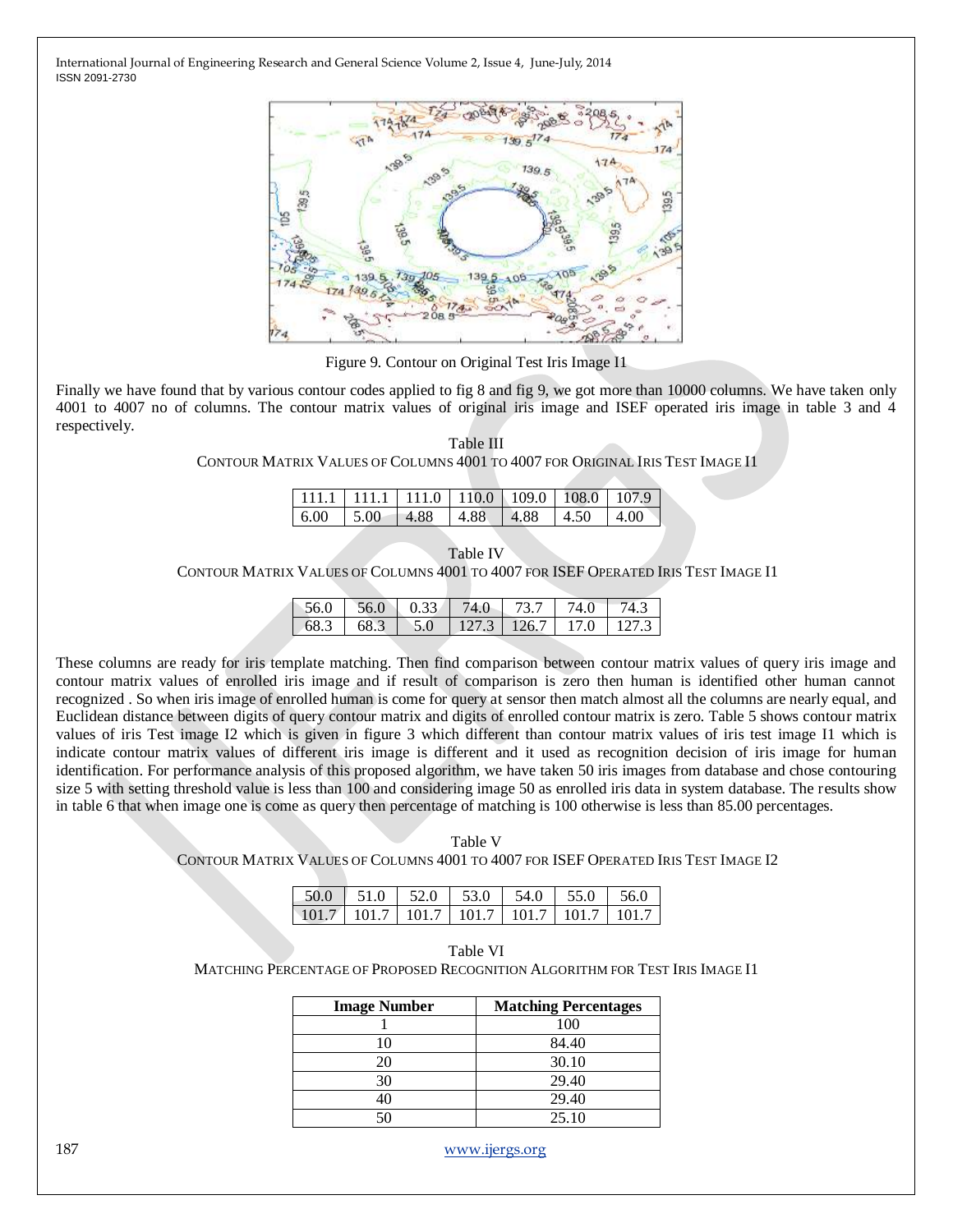#### **ACKNOWLEDGMENT**

The authors are highly thankful to National Laboratory of Pattern Recognition (NLPR), Institute of Automation, Chinese Academy of Sciences (CASIA), China to provide iris image database.

## **CONCLUSION**

In this paper we have proposed novel algorithm for iris recognition based on ISEF edge detection algorithm and contour based algorithm. Here we have applied proposed recognition algorithm on test iris image, we have got more than 10000 columns of contour data. Form these columns, we choose 4001 to 4010 columns of contour data used for matching of iris image and matching is same when query iris image is belong to enrolled human's iris image than matching of all the columns are nearly equal, otherwise different columns are there. This proposed algorithm has good performance for iris recognition under noisy environment because of application of recursive filtering before applying edge detection.

## **REFERENCES**:

- [1] A. Jain and A. Kumar, "Biometric Recognition: An Overview", Second Generation Biometrics: The Ethical, Legal and Social Context, E. Mordini and D. Tzovaras (Eds.), Springer, 2012, pp. 49-79.
- [2] A. Jain, A. Ross and S. Prabhakar, "An Introduction to Biometric Recognition", IEEE Transactions on Circuits and Systems for Video Technology, Special Issue on Image and Video Based Biometrics, vol. 14, no. 1, January 2004, pp. 4-20.
- [3] Biometrics and Standards, ITU-T Technology Watch Report, December 2009.
- [4] D. Walker, "Image Recognition Biometric Technologies Make Strides, 2006.
- [5] J. Daugman, "How Iris Recognition Works", IEEE Transactions on Circuits and Systems for Video Technology, vol. 14, no. 1, January 2004, pp. 21-30.
- [6] K. Miyazawa, K. Lto, T. Aoki, K. Kobayashi and H. Nakajima, "A Phase Based Iris Recognition Algorithm", D. Zhang and A. K. Jain (Eds.), ICB 2006, LNCS 3832, Springer – Verlag Berlin Heidelberg, 2005, pp. 356-365.
- [7] L. Masek and P. Kovesi, "Recognition of Human Iris Patterns for Biometric Identification", MS Dissertation, School of Computer Science and Software Engineering, University of Western Australia, 2003.
- [8] V. Dorairaj, N. Schmid, and G. Fahmy, "Performance Evaluation of Iris-based Recognition System Implementing PCA and ICA Encoding Techniques", In Defense and Security, International Society for Optics and Photonics, March 2005, pp. 51-58.
- [9] W. Boles and B. Boashash, "Human Identification Technique Using Images of the Iris and Wavelet Transform", IEEE Transactions on Signal Processing, vol. 46, no.4, 1998, pp. 1185-1188.
- [10] S. Mallat, "Zero-crossing of a Wavelet Transform", IEEE Transactions on Information Theory, vol. 37, no. 14, 1991, pp. 1019-1033.
- [11]C. Sanchez, R. Sanchez and D. Roche, "Iris Recognition for Biometric Identification Using Dyadic Wavelet Transform Zero-Crossing", Proceedings of the IEEE 35<sup>th</sup> International Conference on Security Technology, Camahan, 2001, pp. 272-277.
- [12]N. Seuung, P. Kwanghuk, L. Chulhy, and J. Kim, "Multiresolution Independent Component Identification", Proceedings of the 2002 International Technical Conference on Circuits, Systems, Computers and Communications, Phuket, Thailand, 2002.
- [13] J. Dargham, A. Chekima, F. Chung and L. Liam, "Iris Recognition Using Self Organizing Neural Network", Student Conference on Research and Development, 2002, pp. 169-172.
- [14] L. Ma, W. Tieniu and Yunhong, "Iris Recognition Based on Multichannel Gabor Filtering", Proceedings of the International Conference on Asian Conference on Computer Vision, 2002, pp. 1-5.
- $[15]$ L. Ma, W. Tieniu and Yunhong, "Iris Recognition Using Circular Symmetric Filters", Proceedings of the  $16<sup>th</sup>$  International Conference on Pattern Recognition, vol. 2, 2002, pp. 414-417.
- [16] W. Chen and Y. Yuan, "A Novel Personal Biometric Authentication Technique Using Human Iris Based on Fractal Dimension Features", Proceedings of the International Conference on Acoustics, Speech and Signal Processing, 2003.
- [17]Z. Yong, T. Tieniu and Y. Wang, "Biometric Personal Identification Based on Iris Patterns", Proceedings of the IEEE International Conference on Pattern Recognition, 2000, pp. 2801-2804.
- [18] C. Tisse, L. Torres and M. Robert, "Person Identification Technique Using Human Iris Recognition, Proceedings of the 15<sup>th</sup> International Conference on Vision Interface, 2002.
- [19] S. Lim, K. Lee, O. Byeon and T. Kim, "Efficient Iris Recognition through Improvement of Feature Vector and Classifier". Journal of Electronics and Telecommunication Research Institute, vol. 23, no. 2, 2001, pp. 61-70.
- [20] M. Labor and P. Jaroslav, "Alternatives of the Statistical Evaluation of the Human Iris Structure", Proceedings of the SPIE, vol. 4356, 2001, pp. 385-393.
- [21] E. Gurianov, A. Ximnyakov and A. Galanzha, "Iris Patterns Characterization by use of Wiener Spectra Analysis: Potentialities and Restrictions, Proceedings of the SPIE, vol. 4242, 2001, pp. 286-290.
- [22] P. Kois, A. Muron and P. Jaroslav, "Human Iris Structure by the Method of Coherent Optical Fourier Transform", Proceedings of the SPIE, vol. 4356, 2001, pp. 394-400.
- [23] A. Muron, P. Kois and J. Pospisil, "Identification of Persons by Means of the Fourier Spectra of the Optical Transmission Binary Models of the Human Irises", Optics Communications, vol. 192, 2001, pp. 161-167.
-